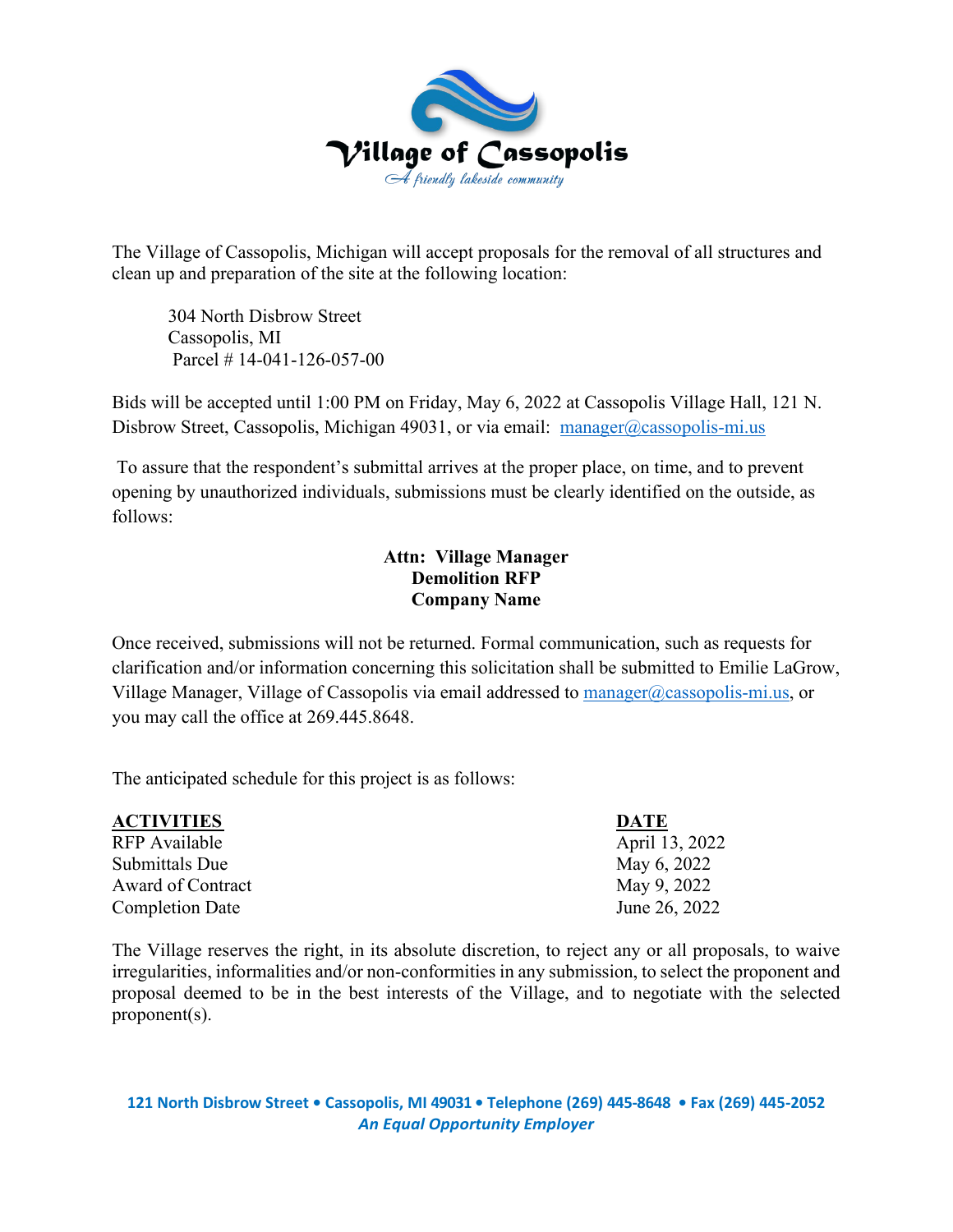

### **SELECTION PROCESS**

The Village Manager will review submissions and select vendor. Selection is subject to public review and approval by the Cassopolis Village Council. The proposals will be evaluated through consideration of several factors. The review of all documents submitted will be in accordance with the following criteria:

- Experience and references of contractor
- Proposed cost.
- Ability to execute contract in accordance with Village policies and in full compliance with all applicable laws, ordinances and regulations.
- The proponent's familiarity with the Village and Cass County.
- Other factors deemed relevant by the Village Manager.

• The Village reserves the right, in its absolute discretion, to reject any or all proposals, to waive irregularities, informalities and/or non-conformities in any submission, to select the proponent and proposal deemed to be in the best interests of the Village, and to negotiate with the selected proponent(s).

a. The respondent warrants that to the best of its knowledge and belief and

except as otherwise disclosed it does not have any organizational conflict of interest. Conflict of interest is defined as a situation in which the nature of work under this solicitation and the firm's organizational, financial, contractual or other interests are such that:

1. Respondent may have an unfair competitive advantage; or

 2. The respondent's objectivity in performing the work solicited may be impaired. In the event the respondent has an organizational conflict of interest as defined herein, the respondent shall disclose such conflict of interest fully in the proposal submission.

b. The respondent agrees that if after award there is a discovery of an organizational conflict of interest with respect to this solicitation, it shall make an immediate and full disclosure in writing to the Village Manager that shall include a description of the action which the respondent has taken or intends to take to eliminate or neutralize the conflict. The Village may, however, disqualify the respondent or if a contract has been entered into with the respondent, terminate said contract, in its sole discretion.

c. In the event the respondent was aware of an organizational conflict of interest before the award of a contract and intentionally did not disclose the conflict to the Village Manager the Village may disqualify the respondent.

#### **121 North Disbrow Street • Cassopolis, MI 49031 • Telephone (269) 445-8648 • Fax (269) 445-2052** *An Equal Opportunity Employer*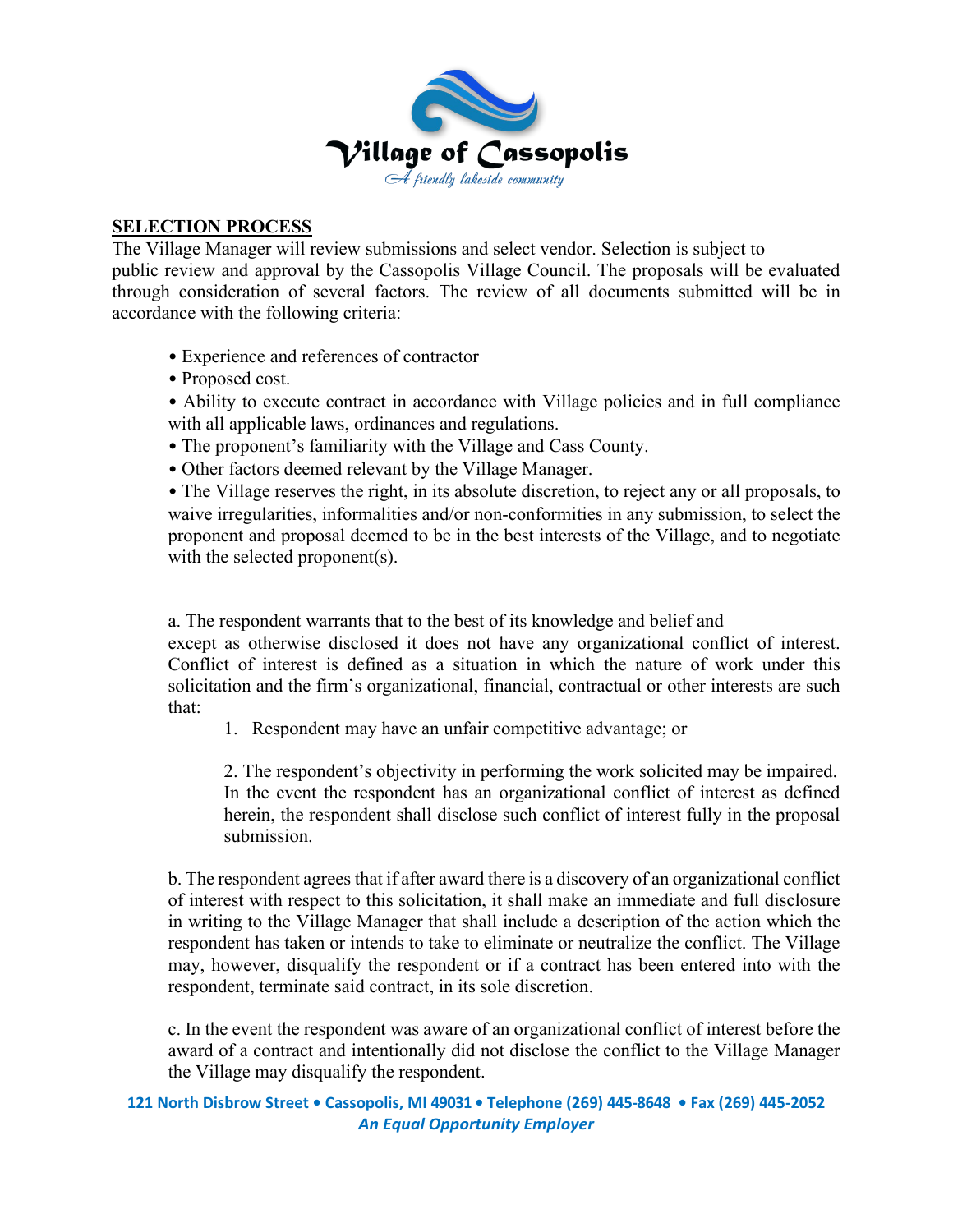

## **INSURANCE**

a. Insurance. The successful bidder shall, upon issuance of notice to proceed with project, obtain and maintain during the execution of the contract, an insurance policy meeting the following requirements and shall provide to the Village a certificate showing the premiums to be fully paid as well as a copy of the applicable policy, including all endorsements.

- General Liability Insurance in the amount of \$1,000,000 per occurrence and \$2,000,000 aggregate.
- Statutory Worker's Compensation coverage.
- The Village, including its officers and employees shall be named as an additional insured on the policy.

b. Waiver. The selected firm shall not hold the Village of Cassopolis liable for any personal injury incurred by their respective employees, agents or consultant, contractors or subcontractors while working on this Project. The firm agrees to hold the Village harmless from any such claim by its employees, agents, consultants, contractors or subcontractors, unless a Court having jurisdiction finds there is gross negligence of an employee of the Village while acting within the scope of their employment.

c. Qualification. The insurance company covering the firm must be licensed to do business in the State of Michigan and have a best's Guide rating of "A+" or higher.

# **PROOF OF LIABILITY INSURANCE**

The successful firm shall furnish to the Village a certified copy of the policy or policies covering the work as required in the specifications as evidence that the insurance required will be maintained in force for the entire duration of the contract with the Village. The Village must be listed as an additional insured.

# **ADDITIONAL FACTORS**

The successful firm shall be responsible for maintaining satisfactory standards of its employee's competence, conduct, courtesy, appearance, honesty, and integrity. It shall be responsible for taking such disciplinary action with respect to any of its employees as may be necessary. The successful firm shall provide adequate competent supervision at all times during the performance of the contract. The firm or designated representative shall be readily available to meet with Village personnel. The successful firm shall provide the telephone numbers where its representative(s) can be reached. The firm agrees that it will abide by all applicable laws, rules and regulations and with the requirements of all grants and other governmental funding contracts governing equal opportunity and affirmative action.

```
121 North Disbrow Street • Cassopolis, MI 49031 • Telephone (269) 445-8648 • Fax (269) 445-2052
                  An Equal Opportunity Employer
```